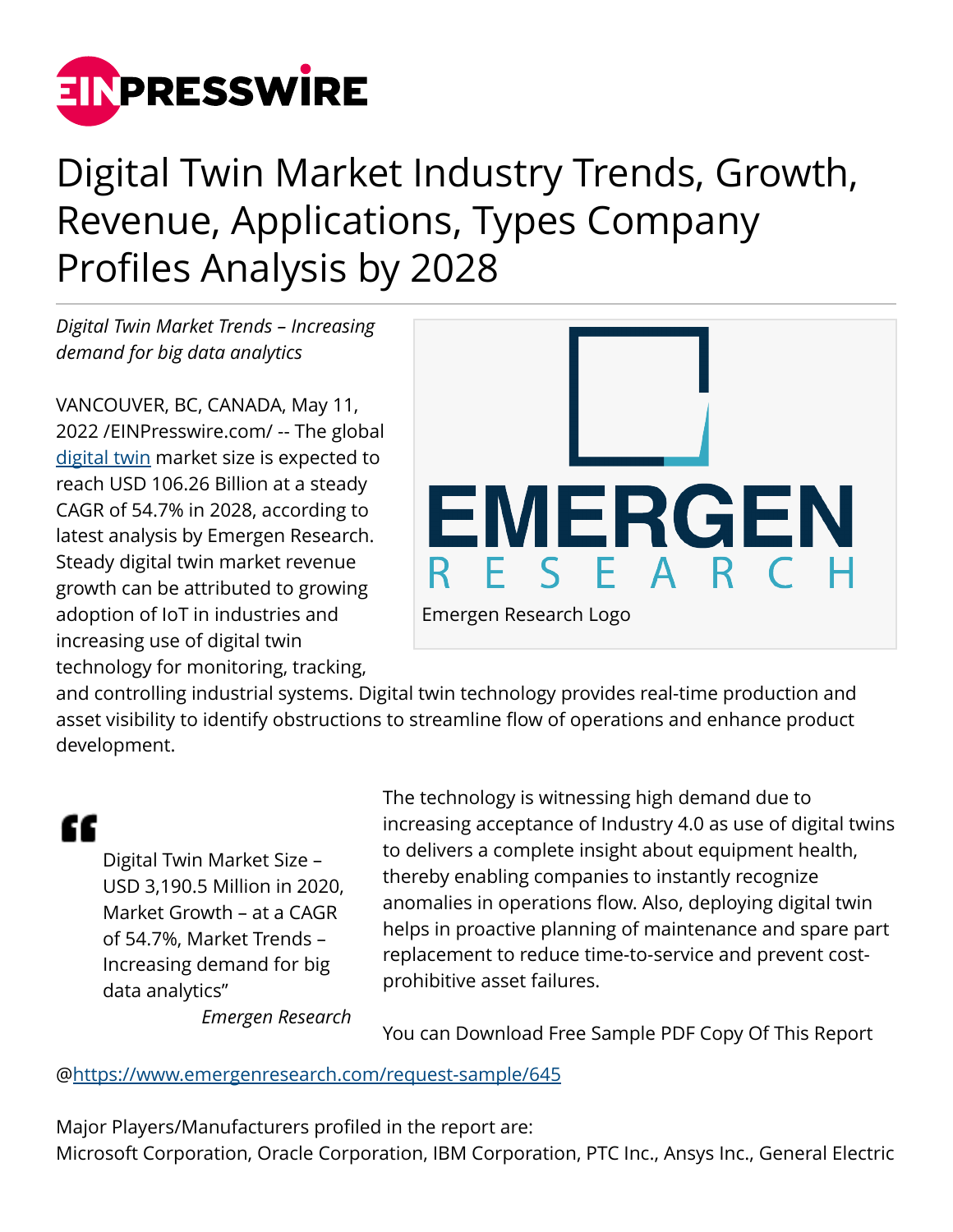Company, SAP SE, Siemens AG, Hexagon AB, and Aveva Group PLC.

## Key Highlights From The Report

In December 2020, Akselos entered into an enterprise framework agreement for three years with Shell for the use of structural digital twin technology of Akselos. The agreement is intended to support worldwide teams of Shell with the design, process, and asset life extension throughout oil & gas portfolios.

Process digital twin delivers real-time insight into the collaboration of various units in an entire production facility. In a production process, individual operational units may produce too quickly, resulting in an excess of some individual parts and thereby leading to high cost of storage or other challenges associated with logistics. Process digital twin deploys Artificial Intelligence, mixed reality, and high-performance computing for the optimization of equipment, as well as the entire production process by facilitating in-process analysis of operational performance.

In the automotive sector, digital twin finds application in creating a connected vehicle's virtual model by capturing the vehicle's operational and behavioral data and aids in analyzing the complete performance of vehicle, along with connected capabilities. Also, digital twin in automotive helps in providing customized/personalized customer services.

Gain Access to the Complete Report @ [https://www.emergenresearch.com/industry](https://www.emergenresearch.com/industry-report/digital-twin-market)[report/digital-twin-market](https://www.emergenresearch.com/industry-report/digital-twin-market)

For better understanding, the report further divides the market into key segments such as product types and application spectrum. The report also offers estimates about the segment and sub-segment expected to grow at a rapid pace and the key factors expected to drive revenue growth of the segments during the forecast timeline of 2021-2028.

Emergen Research has segmented the global digital twin market on the basis of type, technology, application, and region: Type Outlook (Revenue, USD Billion; 2018–2028) Process Digital Twin Product Digital Twin System digital Twin

Technology Outlook (Revenue, USD Billion; 2018–2028) Internet of Things Artificial Intelligence & Machine Learning Blockchain Big Data Analytics Virtual Reality, Augmented Reality, and Mixed Reality 5G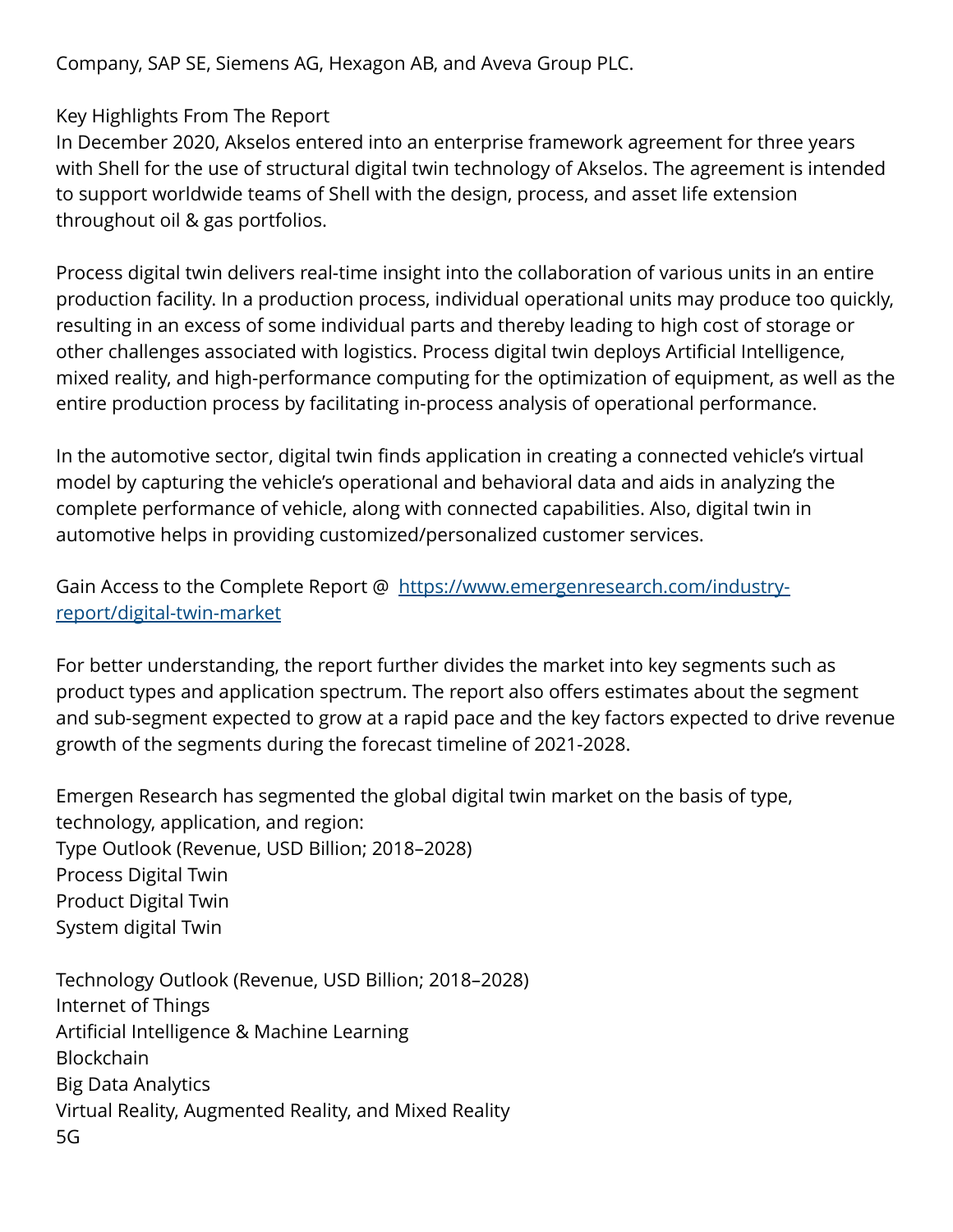Application Outlook (Revenue, USD Billion; 2018–2028) Automotive **Healthcare** Aerospace & Defense Retail Energy & Utilities Telecommunication **Agriculture Others** 

Request a discount on the report @<https://www.emergenresearch.com/request-discount/645>

Regional Segmentation; North America (U.S., Canada) Europe (U.K., Italy, Germany, France, Rest of EU) Asia Pacific (India, Japan, China, South Korea, Australia, Rest of APAC) Latin America (Chile, Brazil, Argentina, Rest of Latin America) Middle East & Africa (Saudi Arabia, U.A.E., South Africa, Rest of MEA)

Request customization of the report [@https://www.emergenresearch.com/request-for](https://www.emergenresearch.com/request-for-customization/645)[customization/645](https://www.emergenresearch.com/request-for-customization/645)

The report offers insightful information about the market dynamics of the Digital Twin market. It offers SWOT analysis, PESTEL analysis, and Porter's Five Forces analysis to present a better understanding of the Digital Twin market, competitive landscape, factors affecting it, and to predict the growth of the industry. It also offers the impact of various market factors along with the effects of the regulatory framework on the growth of the Digital Twin market.

## Key Benefits of the Report:

Comprehensive analysis of the competitive scenario and its changing dynamics Analytical data with detailed SWOT analysis and Porter's Five Forces analysis In-depth 8 year analysis of the Global Digital Twin Market Critical assessment of the key market segments Comprehensive analysis of the drivers, restraints, trends, and opportunities Detailed regional analysis and extensive company profiling Extensive assessment of current and emerging trends of the market

Click here to Buy Now [@https://www.emergenresearch.com/select-license/645](https://www.emergenresearch.com/select-license/645)

Thank you for reading our report. If you have any requests for customization of the latest report, kindly get in touch with us. Our team will assist you and ensure the report is designed as per your requirements.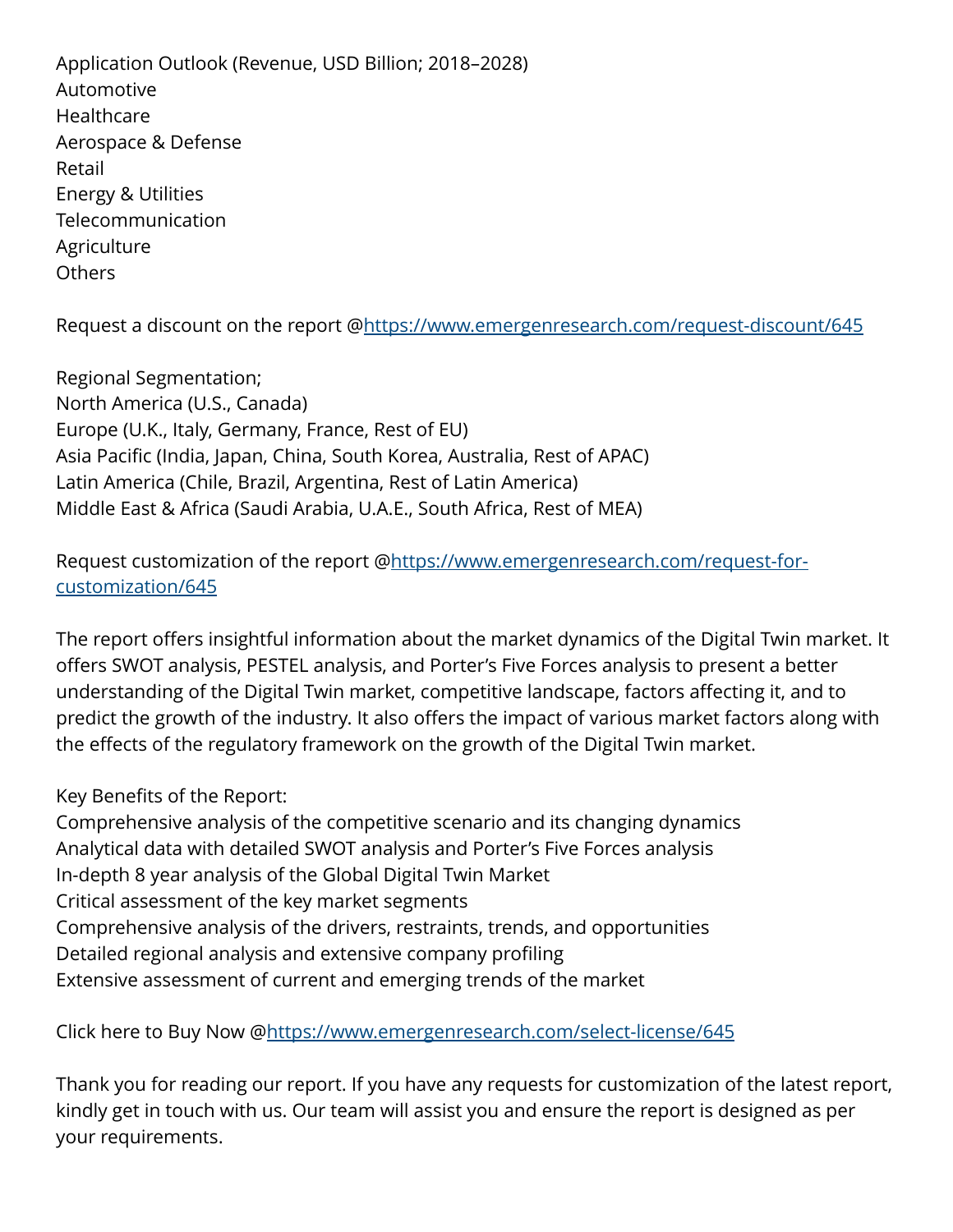Benefits of Purchasing Global Digital Twin Market Report:

Inimitable Expertise: Analysts will provide deep insights into the reports.

Analyst Support: Get your query resolved from our team before and after purchasing the report.

Strategic Recommendations: The report is helpful for the start-ups, and new entrants as it provides comprehensive analysis and recommendations based on qualitative and quantitative analysis.

Customer's Satisfaction: Our team will assist with all your research needs and customizes the report.

Assured Quality: We focus on the quality and accuracy of the report.

Finally, all aspects of Digital Twin Market are quantitatively as well qualitatively assessed to study the global as well as regional market comparatively. This market study presents critical information and factual data about the market providing an overall statistical study of this market based on market drivers, limitations, and future prospects

Look Over transcripts provided by Emergen Research:

Command and Control Systems Market [https://www.emergenresearch.com/industry](https://www.emergenresearch.com/industry-report/command-and-control-systems-market)[report/command-and-control-systems-market](https://www.emergenresearch.com/industry-report/command-and-control-systems-market)

Agricultural Robots Market [https://www.emergenresearch.com/industry-report/agricultural](https://www.emergenresearch.com/industry-report/agricultural-robots-market)[robots-market](https://www.emergenresearch.com/industry-report/agricultural-robots-market)

Non-Metal 3D Printing Market [https://www.emergenresearch.com/industry-report/non-metal-](https://www.emergenresearch.com/industry-report/non-metal-3d-printing-market)[3d-printing-market](https://www.emergenresearch.com/industry-report/non-metal-3d-printing-market)

Commercial Vehicle Sensors Market [https://www.emergenresearch.com/industry](https://www.emergenresearch.com/industry-report/commercial-vehicle-sensors-market)[report/commercial-vehicle-sensors-market](https://www.emergenresearch.com/industry-report/commercial-vehicle-sensors-market)

Smart Manufacturing Market [https://www.emergenresearch.com/industry-report/smart](https://www.emergenresearch.com/industry-report/smart-manufacturing-market)[manufacturing-market](https://www.emergenresearch.com/industry-report/smart-manufacturing-market)

## About Us:

At Emergen Research, we believe in advancing with technology. We are a growing market research and strategy consulting company with an exhaustive knowledge base of cutting-edge and potentially market-disrupting technologies that are predicted to become more prevalent in the coming decade.

Eric Lee Emergen Research +91 90210 91709 [email us here](http://www.einpresswire.com/contact_author/3481324) Visit us on social media: [Facebook](https://www.facebook.com/emergenresearch) **[Twitter](https://twitter.com/emergenresearch)** [LinkedIn](https://www.linkedin.com/company/emergen-research)